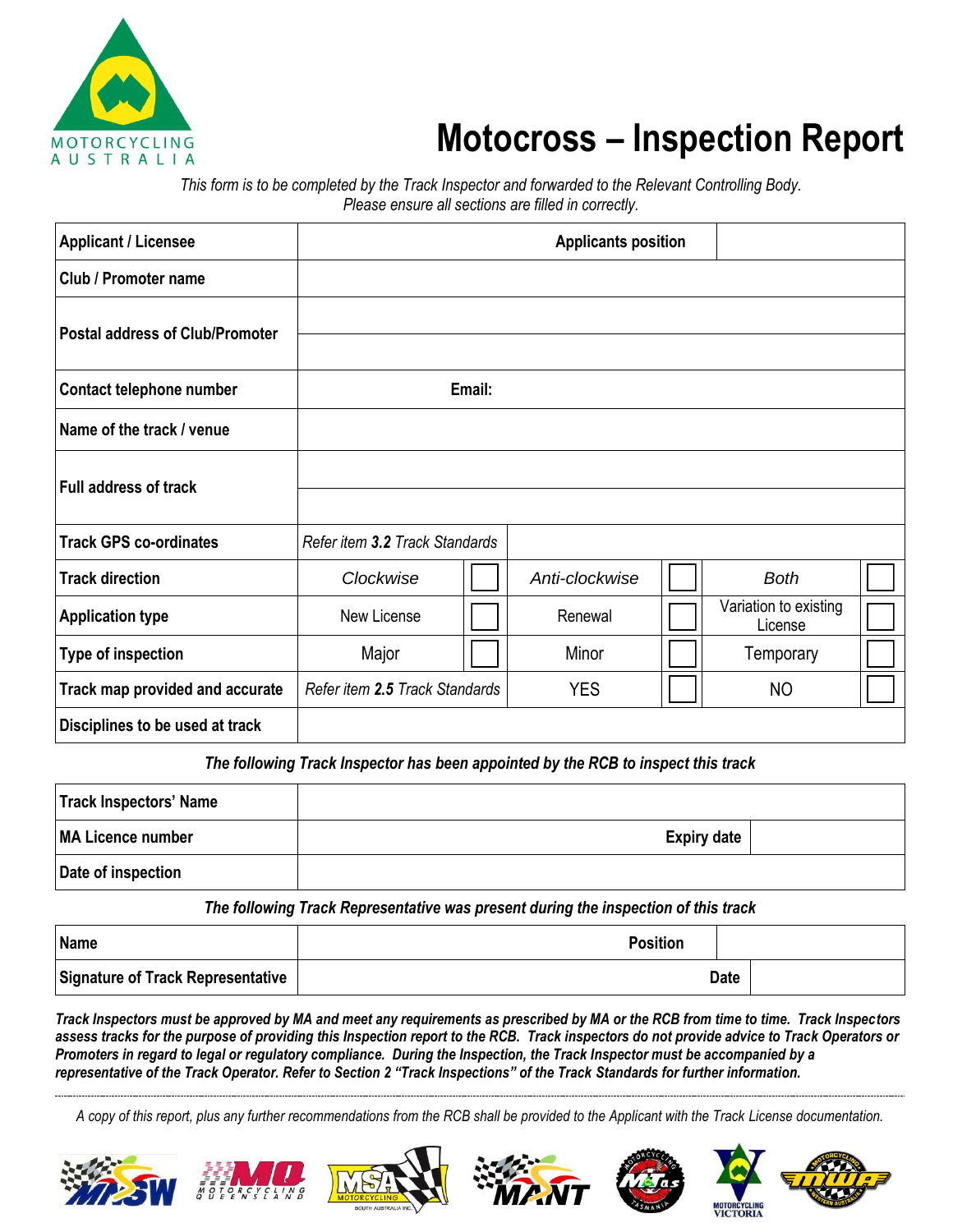| <b>Inspection Guideline</b> |                                                                               |              |  |
|-----------------------------|-------------------------------------------------------------------------------|--------------|--|
| <b>Satisfactory</b>         | The item complies to the Track Standards                                      | $=$ tick 1   |  |
| Unsatisfactory              | The item does not comply with the Track Standards - a T.R.A must be completed | $=$ tick 2   |  |
| <b>Not Applicable</b>       | The item does not apply to this track or is not required                      | $=$ tick N/A |  |

*I have examined the following areas where they are applicable to the track. The items that are satisfactory are listed in column one (1). Items listed in column two (2), are not satisfactory may require action before licensing is approved.*

| $\overline{\mathbf{2}}$<br>Section #<br><b>Description</b><br>1<br>N/A<br><b>MINIMUM OPERATIONAL STANDARDS</b><br>4.1<br><b>Emergency Procedures: EMP Sighted,</b><br>4.2<br>Safety for participants during a meeting: refer to Track Operator and/or Promoter<br>4.3<br>First Aid: Medical and First Aid requirements for this discipline<br>Fire Precautions: must be adequate in all areas<br>4.4<br>4.5<br>Provision of Fuel: minimum standards for "suppliers" of fuel<br>4.6<br>Environment: refer to local and MA policy<br>4.7.1<br>Paddock Area & Track Access: Paddock for participants.<br>4.7.2<br>Paddock Area & Track Access: Flat, access, signage and fencing<br>4.7.3<br>Paddock Area & Track Access: Adjacent fencing<br>4.7.4<br>Paddock Area & Track Access: Waiting/Collecting area.<br>4.7.5<br>Paddock Area & Track Access: Multiple circuit waiting/collecting areas.<br>4.7.6<br>Paddock Area & Track Access: Extra paddocks or refuelling points.<br>Paddock Area & Track Access: Emergency vehicle access routes.<br>4.7.7<br>4.8<br>Legal and Regulatory Compliance (refer to Track Operator and/or Promoter)<br>4.9<br>Notices to the public: Fixing, public roads, spectators, disabled and literacy issues.<br>4.9.1<br>Notices to the public: Warning to the Public notices<br>4.9.2<br>Notices to the public: Prohibited Area notices.<br>4.9.3<br>Notices to the public: Warning notices, Alcohol in Pit area.<br>4.9.4<br>Notices to the public: Animals and Guide Dogs<br>Notices to the public: Pit Area - Riding, Smoking, Footwear and directional signs<br>4.9.5<br>4.9.6<br>Notices to the public: Suggested additional signage<br>4.10<br>Rider Information Signs: Track plan, emergency routes, first aid posts, toilets etc.<br>Landline / Mobile telephone<br>4.11<br>4.16<br><b>Track Control - Light Systems</b><br>4.17<br>Parking<br><b>MOTOCROSS MODULE STANDARDS</b><br>6.1.1<br><b>Applications - Track Map/s</b><br>6.2<br>Track layout: design for all grades of riders, safety, minimal stops/starts | Please place a tick in the relevant box identified as Satisfactory (1), Unsatisfactory (2) or Not Applicable (N/A) |  |  |  |  |
|-------------------------------------------------------------------------------------------------------------------------------------------------------------------------------------------------------------------------------------------------------------------------------------------------------------------------------------------------------------------------------------------------------------------------------------------------------------------------------------------------------------------------------------------------------------------------------------------------------------------------------------------------------------------------------------------------------------------------------------------------------------------------------------------------------------------------------------------------------------------------------------------------------------------------------------------------------------------------------------------------------------------------------------------------------------------------------------------------------------------------------------------------------------------------------------------------------------------------------------------------------------------------------------------------------------------------------------------------------------------------------------------------------------------------------------------------------------------------------------------------------------------------------------------------------------------------------------------------------------------------------------------------------------------------------------------------------------------------------------------------------------------------------------------------------------------------------------------------------------------------------------------------------------------------------------------------------------------------------------------------------------------------------------------------------------|--------------------------------------------------------------------------------------------------------------------|--|--|--|--|
|                                                                                                                                                                                                                                                                                                                                                                                                                                                                                                                                                                                                                                                                                                                                                                                                                                                                                                                                                                                                                                                                                                                                                                                                                                                                                                                                                                                                                                                                                                                                                                                                                                                                                                                                                                                                                                                                                                                                                                                                                                                             |                                                                                                                    |  |  |  |  |
|                                                                                                                                                                                                                                                                                                                                                                                                                                                                                                                                                                                                                                                                                                                                                                                                                                                                                                                                                                                                                                                                                                                                                                                                                                                                                                                                                                                                                                                                                                                                                                                                                                                                                                                                                                                                                                                                                                                                                                                                                                                             |                                                                                                                    |  |  |  |  |
|                                                                                                                                                                                                                                                                                                                                                                                                                                                                                                                                                                                                                                                                                                                                                                                                                                                                                                                                                                                                                                                                                                                                                                                                                                                                                                                                                                                                                                                                                                                                                                                                                                                                                                                                                                                                                                                                                                                                                                                                                                                             |                                                                                                                    |  |  |  |  |
|                                                                                                                                                                                                                                                                                                                                                                                                                                                                                                                                                                                                                                                                                                                                                                                                                                                                                                                                                                                                                                                                                                                                                                                                                                                                                                                                                                                                                                                                                                                                                                                                                                                                                                                                                                                                                                                                                                                                                                                                                                                             |                                                                                                                    |  |  |  |  |
|                                                                                                                                                                                                                                                                                                                                                                                                                                                                                                                                                                                                                                                                                                                                                                                                                                                                                                                                                                                                                                                                                                                                                                                                                                                                                                                                                                                                                                                                                                                                                                                                                                                                                                                                                                                                                                                                                                                                                                                                                                                             |                                                                                                                    |  |  |  |  |
|                                                                                                                                                                                                                                                                                                                                                                                                                                                                                                                                                                                                                                                                                                                                                                                                                                                                                                                                                                                                                                                                                                                                                                                                                                                                                                                                                                                                                                                                                                                                                                                                                                                                                                                                                                                                                                                                                                                                                                                                                                                             |                                                                                                                    |  |  |  |  |
|                                                                                                                                                                                                                                                                                                                                                                                                                                                                                                                                                                                                                                                                                                                                                                                                                                                                                                                                                                                                                                                                                                                                                                                                                                                                                                                                                                                                                                                                                                                                                                                                                                                                                                                                                                                                                                                                                                                                                                                                                                                             |                                                                                                                    |  |  |  |  |
|                                                                                                                                                                                                                                                                                                                                                                                                                                                                                                                                                                                                                                                                                                                                                                                                                                                                                                                                                                                                                                                                                                                                                                                                                                                                                                                                                                                                                                                                                                                                                                                                                                                                                                                                                                                                                                                                                                                                                                                                                                                             |                                                                                                                    |  |  |  |  |
|                                                                                                                                                                                                                                                                                                                                                                                                                                                                                                                                                                                                                                                                                                                                                                                                                                                                                                                                                                                                                                                                                                                                                                                                                                                                                                                                                                                                                                                                                                                                                                                                                                                                                                                                                                                                                                                                                                                                                                                                                                                             |                                                                                                                    |  |  |  |  |
|                                                                                                                                                                                                                                                                                                                                                                                                                                                                                                                                                                                                                                                                                                                                                                                                                                                                                                                                                                                                                                                                                                                                                                                                                                                                                                                                                                                                                                                                                                                                                                                                                                                                                                                                                                                                                                                                                                                                                                                                                                                             |                                                                                                                    |  |  |  |  |
|                                                                                                                                                                                                                                                                                                                                                                                                                                                                                                                                                                                                                                                                                                                                                                                                                                                                                                                                                                                                                                                                                                                                                                                                                                                                                                                                                                                                                                                                                                                                                                                                                                                                                                                                                                                                                                                                                                                                                                                                                                                             |                                                                                                                    |  |  |  |  |
|                                                                                                                                                                                                                                                                                                                                                                                                                                                                                                                                                                                                                                                                                                                                                                                                                                                                                                                                                                                                                                                                                                                                                                                                                                                                                                                                                                                                                                                                                                                                                                                                                                                                                                                                                                                                                                                                                                                                                                                                                                                             |                                                                                                                    |  |  |  |  |
|                                                                                                                                                                                                                                                                                                                                                                                                                                                                                                                                                                                                                                                                                                                                                                                                                                                                                                                                                                                                                                                                                                                                                                                                                                                                                                                                                                                                                                                                                                                                                                                                                                                                                                                                                                                                                                                                                                                                                                                                                                                             |                                                                                                                    |  |  |  |  |
|                                                                                                                                                                                                                                                                                                                                                                                                                                                                                                                                                                                                                                                                                                                                                                                                                                                                                                                                                                                                                                                                                                                                                                                                                                                                                                                                                                                                                                                                                                                                                                                                                                                                                                                                                                                                                                                                                                                                                                                                                                                             |                                                                                                                    |  |  |  |  |
|                                                                                                                                                                                                                                                                                                                                                                                                                                                                                                                                                                                                                                                                                                                                                                                                                                                                                                                                                                                                                                                                                                                                                                                                                                                                                                                                                                                                                                                                                                                                                                                                                                                                                                                                                                                                                                                                                                                                                                                                                                                             |                                                                                                                    |  |  |  |  |
|                                                                                                                                                                                                                                                                                                                                                                                                                                                                                                                                                                                                                                                                                                                                                                                                                                                                                                                                                                                                                                                                                                                                                                                                                                                                                                                                                                                                                                                                                                                                                                                                                                                                                                                                                                                                                                                                                                                                                                                                                                                             |                                                                                                                    |  |  |  |  |
|                                                                                                                                                                                                                                                                                                                                                                                                                                                                                                                                                                                                                                                                                                                                                                                                                                                                                                                                                                                                                                                                                                                                                                                                                                                                                                                                                                                                                                                                                                                                                                                                                                                                                                                                                                                                                                                                                                                                                                                                                                                             |                                                                                                                    |  |  |  |  |
|                                                                                                                                                                                                                                                                                                                                                                                                                                                                                                                                                                                                                                                                                                                                                                                                                                                                                                                                                                                                                                                                                                                                                                                                                                                                                                                                                                                                                                                                                                                                                                                                                                                                                                                                                                                                                                                                                                                                                                                                                                                             |                                                                                                                    |  |  |  |  |
|                                                                                                                                                                                                                                                                                                                                                                                                                                                                                                                                                                                                                                                                                                                                                                                                                                                                                                                                                                                                                                                                                                                                                                                                                                                                                                                                                                                                                                                                                                                                                                                                                                                                                                                                                                                                                                                                                                                                                                                                                                                             |                                                                                                                    |  |  |  |  |
|                                                                                                                                                                                                                                                                                                                                                                                                                                                                                                                                                                                                                                                                                                                                                                                                                                                                                                                                                                                                                                                                                                                                                                                                                                                                                                                                                                                                                                                                                                                                                                                                                                                                                                                                                                                                                                                                                                                                                                                                                                                             |                                                                                                                    |  |  |  |  |
|                                                                                                                                                                                                                                                                                                                                                                                                                                                                                                                                                                                                                                                                                                                                                                                                                                                                                                                                                                                                                                                                                                                                                                                                                                                                                                                                                                                                                                                                                                                                                                                                                                                                                                                                                                                                                                                                                                                                                                                                                                                             |                                                                                                                    |  |  |  |  |
|                                                                                                                                                                                                                                                                                                                                                                                                                                                                                                                                                                                                                                                                                                                                                                                                                                                                                                                                                                                                                                                                                                                                                                                                                                                                                                                                                                                                                                                                                                                                                                                                                                                                                                                                                                                                                                                                                                                                                                                                                                                             |                                                                                                                    |  |  |  |  |
|                                                                                                                                                                                                                                                                                                                                                                                                                                                                                                                                                                                                                                                                                                                                                                                                                                                                                                                                                                                                                                                                                                                                                                                                                                                                                                                                                                                                                                                                                                                                                                                                                                                                                                                                                                                                                                                                                                                                                                                                                                                             |                                                                                                                    |  |  |  |  |
|                                                                                                                                                                                                                                                                                                                                                                                                                                                                                                                                                                                                                                                                                                                                                                                                                                                                                                                                                                                                                                                                                                                                                                                                                                                                                                                                                                                                                                                                                                                                                                                                                                                                                                                                                                                                                                                                                                                                                                                                                                                             |                                                                                                                    |  |  |  |  |
|                                                                                                                                                                                                                                                                                                                                                                                                                                                                                                                                                                                                                                                                                                                                                                                                                                                                                                                                                                                                                                                                                                                                                                                                                                                                                                                                                                                                                                                                                                                                                                                                                                                                                                                                                                                                                                                                                                                                                                                                                                                             |                                                                                                                    |  |  |  |  |
|                                                                                                                                                                                                                                                                                                                                                                                                                                                                                                                                                                                                                                                                                                                                                                                                                                                                                                                                                                                                                                                                                                                                                                                                                                                                                                                                                                                                                                                                                                                                                                                                                                                                                                                                                                                                                                                                                                                                                                                                                                                             |                                                                                                                    |  |  |  |  |
|                                                                                                                                                                                                                                                                                                                                                                                                                                                                                                                                                                                                                                                                                                                                                                                                                                                                                                                                                                                                                                                                                                                                                                                                                                                                                                                                                                                                                                                                                                                                                                                                                                                                                                                                                                                                                                                                                                                                                                                                                                                             |                                                                                                                    |  |  |  |  |
|                                                                                                                                                                                                                                                                                                                                                                                                                                                                                                                                                                                                                                                                                                                                                                                                                                                                                                                                                                                                                                                                                                                                                                                                                                                                                                                                                                                                                                                                                                                                                                                                                                                                                                                                                                                                                                                                                                                                                                                                                                                             |                                                                                                                    |  |  |  |  |
|                                                                                                                                                                                                                                                                                                                                                                                                                                                                                                                                                                                                                                                                                                                                                                                                                                                                                                                                                                                                                                                                                                                                                                                                                                                                                                                                                                                                                                                                                                                                                                                                                                                                                                                                                                                                                                                                                                                                                                                                                                                             |                                                                                                                    |  |  |  |  |
|                                                                                                                                                                                                                                                                                                                                                                                                                                                                                                                                                                                                                                                                                                                                                                                                                                                                                                                                                                                                                                                                                                                                                                                                                                                                                                                                                                                                                                                                                                                                                                                                                                                                                                                                                                                                                                                                                                                                                                                                                                                             |                                                                                                                    |  |  |  |  |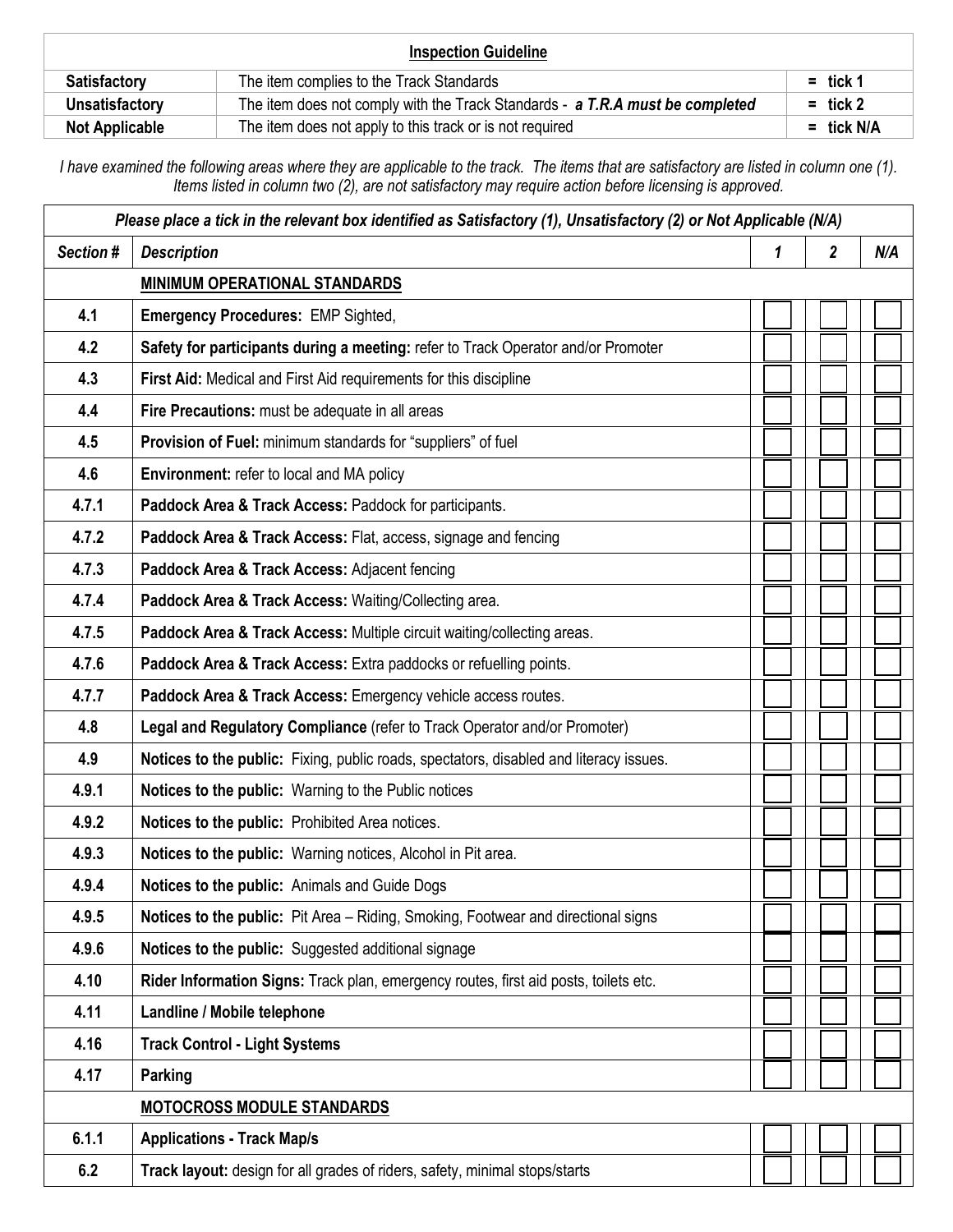| 6.2.1   | Length:<br>metres                                                                                                                        |  |
|---------|------------------------------------------------------------------------------------------------------------------------------------------|--|
| 6.2.2   | Width:<br>metres                                                                                                                         |  |
| 6.2.3   | Track Density: calculated $N = WxL30 + (-1)$                                                                                             |  |
| 6.2.4   | <b>Vertical Space</b>                                                                                                                    |  |
| 6.2.5   | <b>Speed:</b> average speed = distance $(m)$ / lap time (sec) $x$ 3.6 $\_\_\_\_\_\_\_\_\_\_\_\_\_\_\_\_\_\_\_\_\_\_\_\_\_\_\_\_\_\_\_\_$ |  |
| 6.2.6.1 | Obstacles: JUMPS Triple jumps and stutters not allowed. Jumps not exceed 3m in height                                                    |  |
| 6.2.6.2 | <b>Obstacles: DOUBLE JUMPS</b>                                                                                                           |  |
| 6.2.6.3 | <b>Obstacles: TABLE TOP JUMPS</b>                                                                                                        |  |
| 6.2.6.4 | <b>Obstacles: WHOOPS SECTION</b>                                                                                                         |  |
| 6.2.6.5 | <b>Obstacles: STEP UP / STEP DOWN JUMPS</b>                                                                                              |  |
| 6.2.7   | Flag Marshalling points - must comply with ALL requirements                                                                              |  |
| 6.2.8   | Mechanics Area: "Repair and signalling zone"                                                                                             |  |
| 6.2.9   | Pit board area                                                                                                                           |  |
| 6.2.10  | <b>Watering Systems</b>                                                                                                                  |  |
| 6.2.11  | Protection from Hazards: Hazards = poles, bridges, PA systems pole etc (2 metres)                                                        |  |
| 6.2.12  | <b>Controlled Crossings</b>                                                                                                              |  |
| 6.2.13  | <b>Paddock</b>                                                                                                                           |  |
| 6.2.14  | Parking                                                                                                                                  |  |
| 6.3.1   | Public and Rider Safety: First and Second line of protection                                                                             |  |
| 6.3.2   | Neutral Zone: width, speed, adjacent jumps, berms, barriers, secondary fencing                                                           |  |
| 6.3.3   | Washing zone for Motorcycles: local laws, designation, protection, signage                                                               |  |
| 6.3.4   | Bridges and Tunnels: TI received current written certification and checked barriers                                                      |  |
| 6.4.1   | Start Gate: must comply with ALL requirements                                                                                            |  |
| 6.4.2   | Start Straight: must comply with ALL requirements                                                                                        |  |
| 6.4.3   | <b>Waiting Zone</b>                                                                                                                      |  |
| 6.5.1   | <b>Finishing Line</b>                                                                                                                    |  |
| 6.6.1   | Course Markers: must comply with ALL requirements                                                                                        |  |
|         | <b>OTHER OBSERVATIONS</b> (if relevant)                                                                                                  |  |
| 6a      | Toilet facilities: Clean and in working order for spectators and competitors                                                             |  |
| 6b      | Machine Examination / Scrutineering Area: Location ____                                                                                  |  |
| 6c      | Public Address System: (pits / spectators)                                                                                               |  |
| 6d      | Timing Facilities: Location                                                                                                              |  |
| 6e      | Medical Centre / First aid room facilities: as per MoMS                                                                                  |  |
| 6f      | <b>Emergency Equipment: Including fire prevention</b>                                                                                    |  |
| 6g      | Marshal Flags: condition, colors, amount                                                                                                 |  |
|         | <b>ANY OTHER ITEMS OF NOTE</b> (please list on separate page and attach to report)                                                       |  |